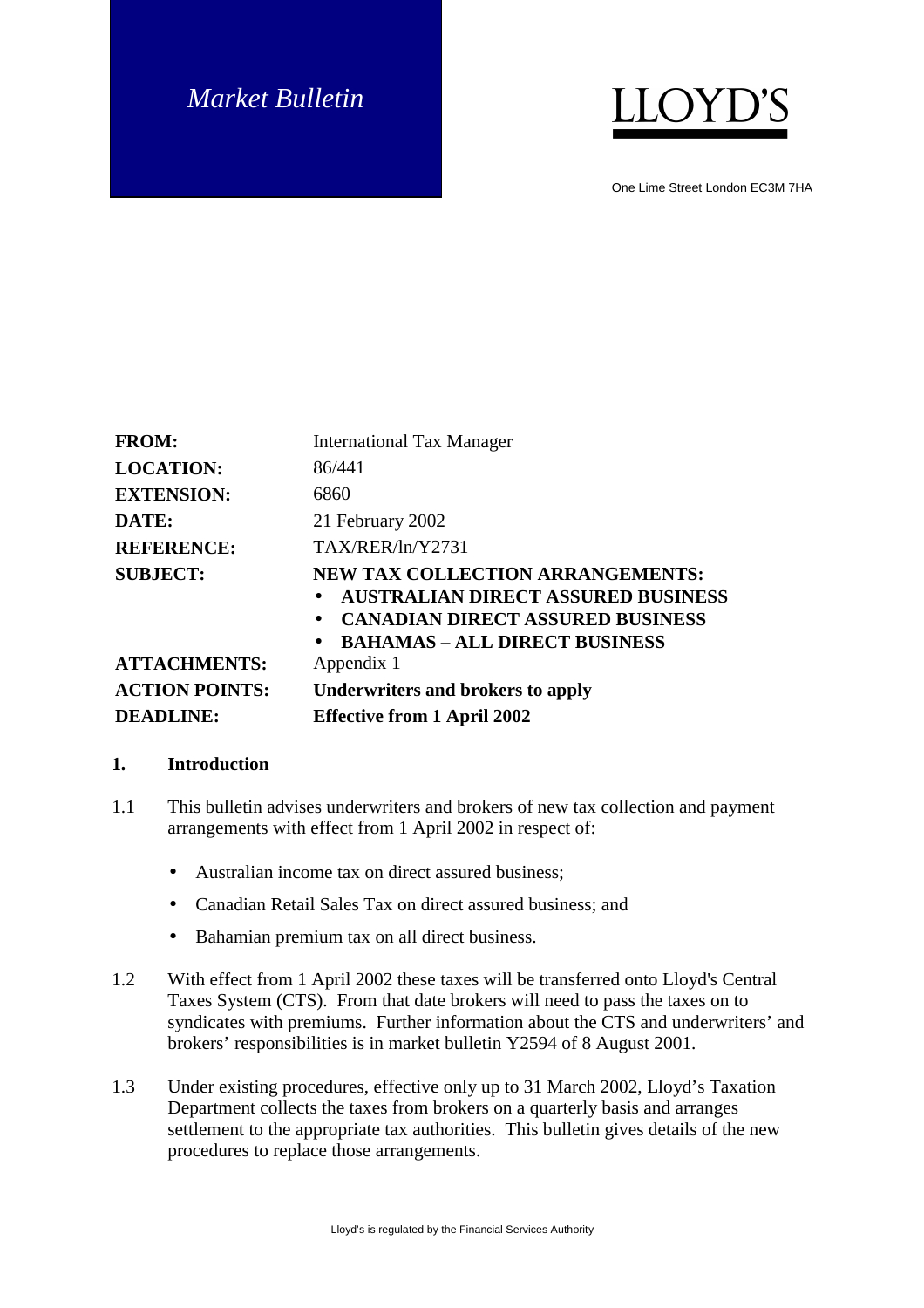## **2. Australia – direct assured business**

#### *New collection and payment arrangements*

2.1 For business processed on or after 1 April 2002 Taxation Department will collect the tax from syndicates and arrange for payment to the Australian tax authorities. Brokers should therefore not deduct tax from the premium when presenting risks to Ins-sure on or after 1 April 2002.

## *Certification and slip requirements*

2.2 A completed Australian Direct Assured Scheme tax certificate should continue to accompany all Australian direct assured business presented to Ins-sure. Copies can be obtained from Lloyd's Taxation Department. Ins-sure technicians will query slips submitted without a tax certificate.

## **3. Canada – direct assured business**

## *New collection and payment arrangements*

3.1 For business processed on or after 1 April 2002 Lloyd's brokers should settle Retail Sales Tax with the premium to underwriters for all Canadian direct assured business (including Canadian business coming into Lloyd's via a US broker). Taxation Department will arrange collection from syndicates at the appropriate time and make payment to the relevant Canadian Provincial authorities. All risks presented to Ins-sure on or after 1 April 2002 should therefore have the tax added to the premium.

## *Certification and slip requirements*

- 3.2 All Canadian direct assured business presented to Ins-sure from 1 April 2002 should be accompanied by a new-style Canadian Excise Tax "direct assured" tax report form which will no longer include a reference to retail sales tax. The new form, which is attached as Appendix 1, will replace the existing forms LPO133, LPO134 and LPO555 with effect from 1 April 2002. Ins-sure technicians will query slips submitted without the completed form.
- 3.3 The Canadian Excise Tax Act also imposes a tax of 10% of premium on every person who is resident in Canada (whether an individual or a corporation) and who insures a Canadian risk with an authorised non-resident insurer without using a Canadian agent or broker. There are exceptions for reinsurance, life, personal accident, sickness, certain marine risks and risks where cover is not available in Canada. Lloyd's brokers are reminded that they have a responsibility to inform the insured that they should pay the tax to the Canadian Ministry of Finance.

#### 4. **Bahamas – all direct business**

#### *New collection and payment arrangements*

4.1 For business processed on or after 1 April 2002 Taxation Department will collect the tax from syndicates and arrange for payment to the Bahamian tax authorities. Brokers should therefore not deduct tax from the premium when presenting risks to Ins-sure on or after 1 April 2002.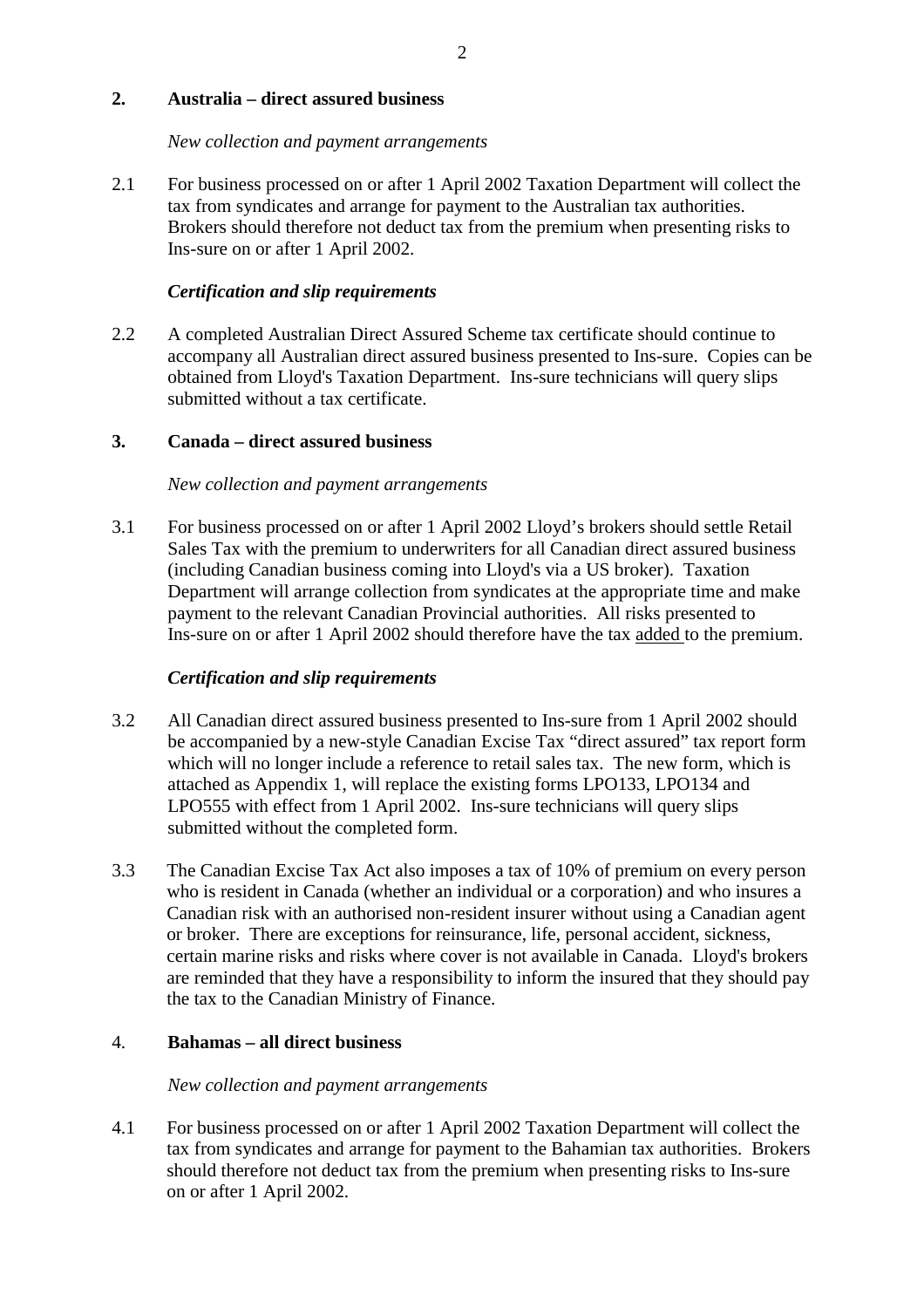## **5. General**

5.1 Brokers should show the type and rate of tax on slips under a separate "taxes and charges" heading. Full details of the placing and closing procedures are in Lloyd's market bulletin Y2594 of 8 August 2001.

# **6. Readership and contact details**

- 6.1 This bulletin is being sent to underwriters, Lloyd's brokers and recognised auditors.
- 6.2 If you have any queries please contact: Roger Ramage on 020 7327 6852 (e.mail: [Roger.E.Ramage@lloyds.](mailto:Roger.E.Ramage@Lloyds)com), or Maureen McLeod on 020 7327 6860 (e.mail: [Maureen.C.Mcleod@lloyds.](mailto:MaureenCMcleod@lloyds)com).

Maureen McLeod Taxation Department